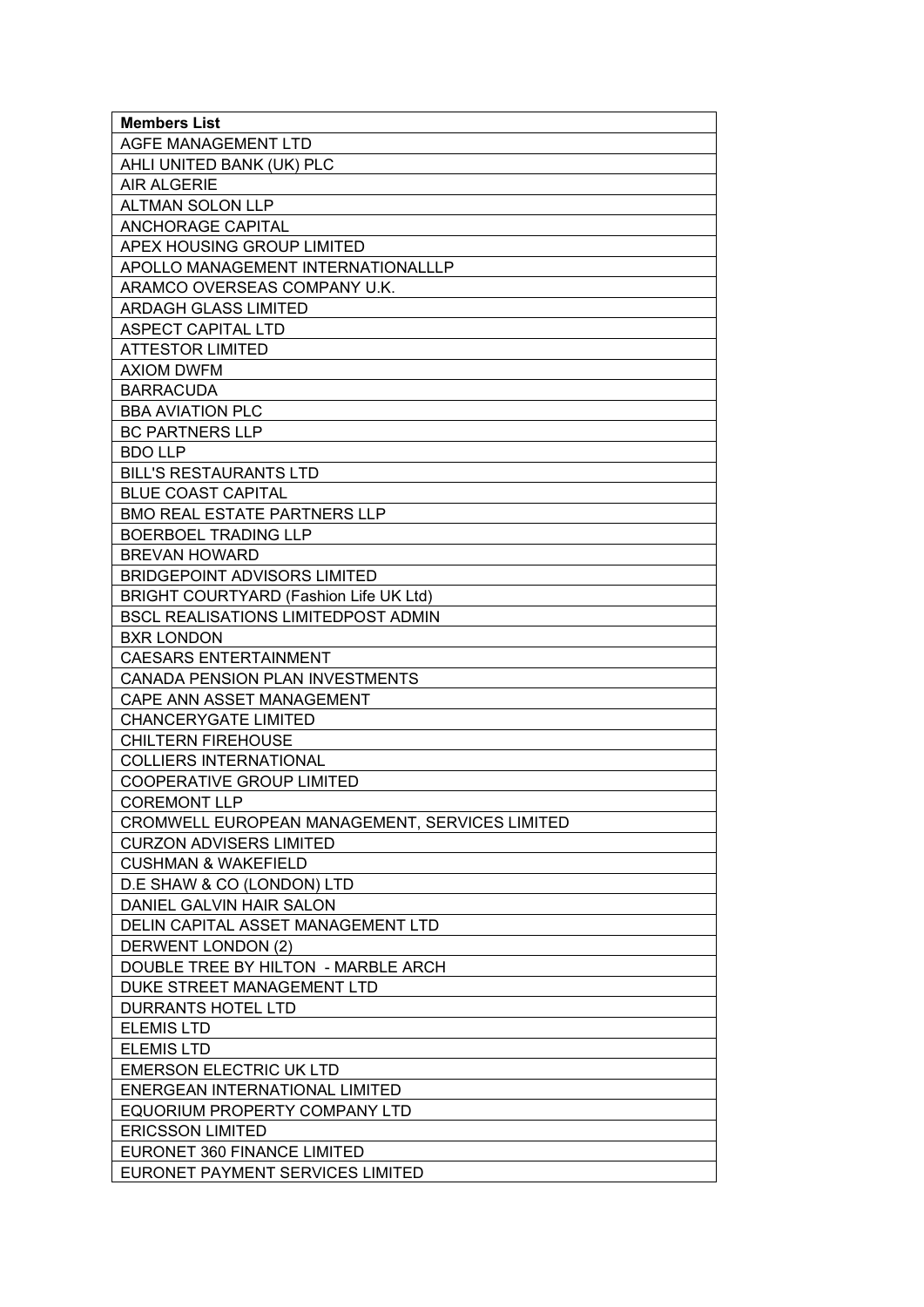| FIAT GROUP AUTOMOBILE (UK) LTD           |
|------------------------------------------|
| FIREFLY CAPITAL LIMITED                  |
| FISHER INVESTMENTS EUROPE, LIMITED       |
| FITNESS FIRST CLUBS LIMITED              |
| <b>FORTIUS CLINIC</b>                    |
| <b>FUJITSU LIMITED</b>                   |
| GOLDWEST PROPERTIES LTD (LANDLORD)       |
| <b>GPP</b>                               |
| <b>GRAHAM CAPITAL LLP</b>                |
| <b>GREENOAK REAL ESTATE ADVISORS LLP</b> |
| <b>GWM CAPITAL ADVISORS LLP</b>          |
| <b>HALCYON INTERIORS</b>                 |
| HAMILTON COURT DEVELOPMENTS LTD          |
| <b>HASTENS BEDS UK LIMITED</b>           |
| HIGHCLERE INVESTMENT MANAGEMENT LTD      |
| HOLMES HOTEL LONDON                      |
| <b>HOME HOUSE</b>                        |
| HOWDEN JOINERY GROUP PLC                 |
| <b>HSBC BANK PLC</b>                     |
| HULSTA FURNITURE (UK) LIMITED            |
| HUTCH INVESTMENTS                        |
| HYATT REGENCY LONDON - THE CHURCHILL     |
| <b>INDEPENDENT FRANCHISE PARTNERS</b>    |
| INTERNATIONAL SCHOOLS PARTNERSHIP        |
| <b>INVESCO UK LIMITED</b>                |
| <b>IRIDIUM ASSETS LTD</b>                |
| JO MALONE LONDON                         |
|                                          |
| KAIROS INVESTMENT MANAGEMENTLIMITED      |
| <b>KITCHENAID</b>                        |
| <b>KNIGHT FRANK LLP</b>                  |
| <b>KNOTEL</b>                            |
| LA PORTE DES INDES                       |
| LANE CLARK & PEACOCK                     |
| <b>LONDON &amp; REGIONAL PROPERTIES</b>  |
| <b>MADAME TUSSAUDS</b>                   |
| <b>MARKET SECURITIES</b>                 |
| MARYLEBONE DIVERSIFIED LLP               |
| <b>MCARTHUR GLEN UK LIMITED</b>          |
| <b>MOUNTAIN CAPITAL LTD</b>              |
| <b>MULTIVERSE</b>                        |
| NATIONAL CAR PARKS LTD                   |
| NATIONWIDE BUILDING SOCIETY              |
| NATURAL KITCHEN                          |
| NATWEST - PORTMAN SQUARE                 |
| NOBU HOTEL LONDON PORTMAN SQUARE         |
| NORTH EAST ATLANTIC FISHERIES COMMISSION |
| OLIVER WYMAN LTD                         |
| ONTARIO TEACHERS PENSION PLAN            |
| PANDORA JEWELLERY UK LTD                 |
| PELICAN STATE                            |